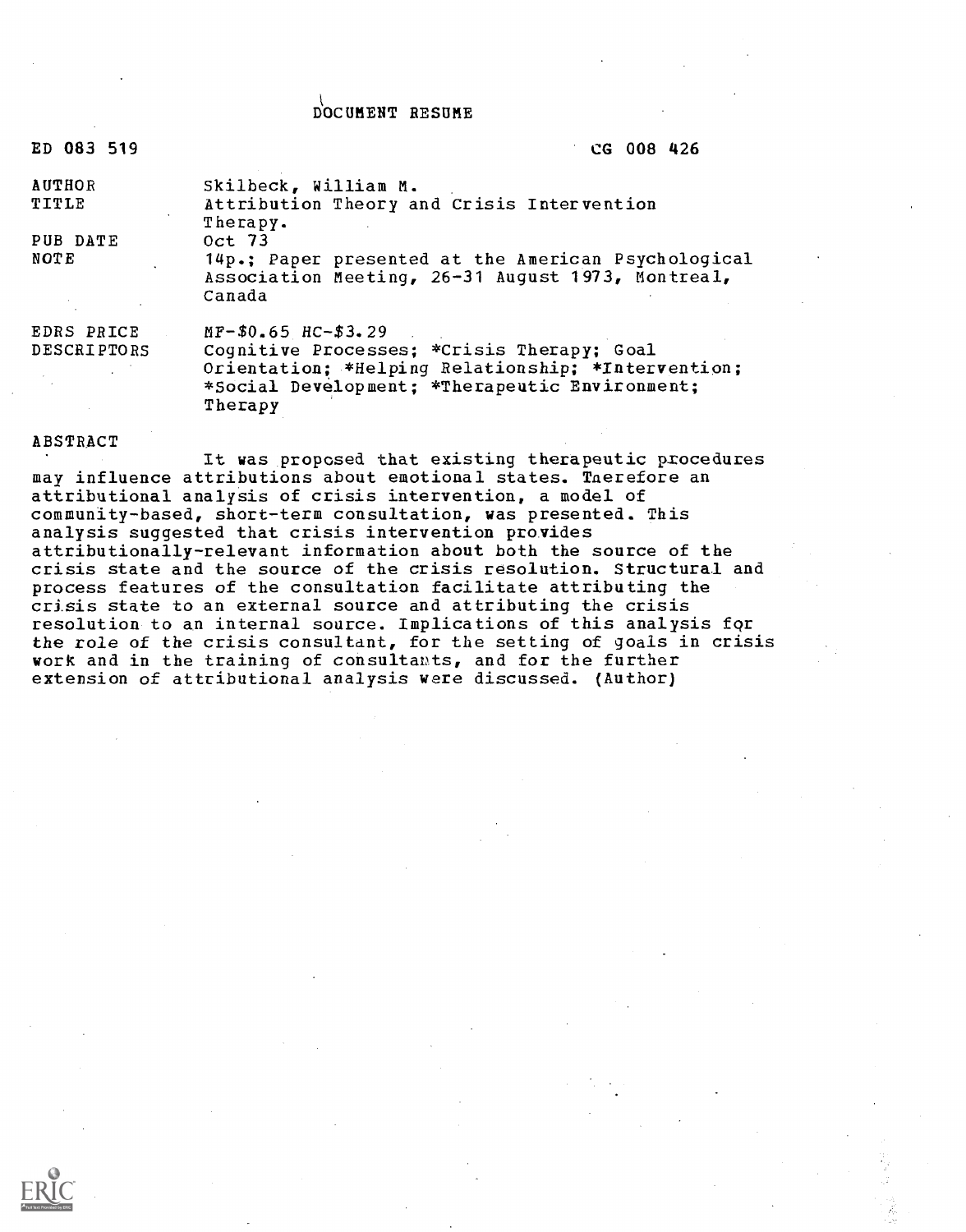FILMED FROM BEST AVAILABLE COPY

Attribution Theory and Crisis intervention Therapy William M. Skilbeck

University of California, Los Angeles

Attribution theory (Kelley, 1967), developed as an approach to social perception, is concerned with analyzing the cognitive processes which \_underlie causal explanations. it is a theory of the ways people try to "make sense of" events by setting them in a causal framework. For the clinical professional, an important aspect of attribution theory is its application to the problem-of how individuals interpret their emotional states. Schachter (1964), for example,, has demonstrated that subjects attach specific emotional labels to states of physiological arousal only when the arousal is consistent with emotionally, relevant environmental cues. Ross, Rodin, and Zimbardo (1969) have subsequently implicated attributional processes as the lint between physiological arousal and :fmotional responding. Attributions, mediating between physiological states and emotional responses, can therefore be seen to play a potentially crucial role in the etiology and maintenance of both normal and disturbed emotional behavior. Further, certain kinds of emotional attributions may. become maladaptive, and are a potentially appropriate focus for therapeutic interven-

Anecdotal and case-study evidence  $(e.g.,$  Davison, 1966; Valins & Nisbett, 1971) indiCates that procedures can be designed to successfully change undesirable attributions and the emotional behavior associated with them. Experimental work lends further support to the feasibility of altering undesirable emotional behavior through attributional change. In one demonstration  $\bullet$  100  $\bullet$  100  $\bullet$ 

U.S DEPARTMENT OF HEALTH,<br>EDUCATION & WELFARE<br>NATIONAL INSTITUTE OF EDUCATION

THIS DOCUMENT DUCED EXACTLY AS RECEIVED FROM THE PERSON OR ORGANIZATION ORIGIN OR OPINIONS STATED DO NOT NECESSARILY REPRE. SENT OFFICIAL NATIONAL INSTITUTE OF EDUCATION POSITION OR POLICY.

JIL  $\sum_{\text{tion.}}$  $\sigma$  $\ddot{\mathbf{e}}$ 

ED 083519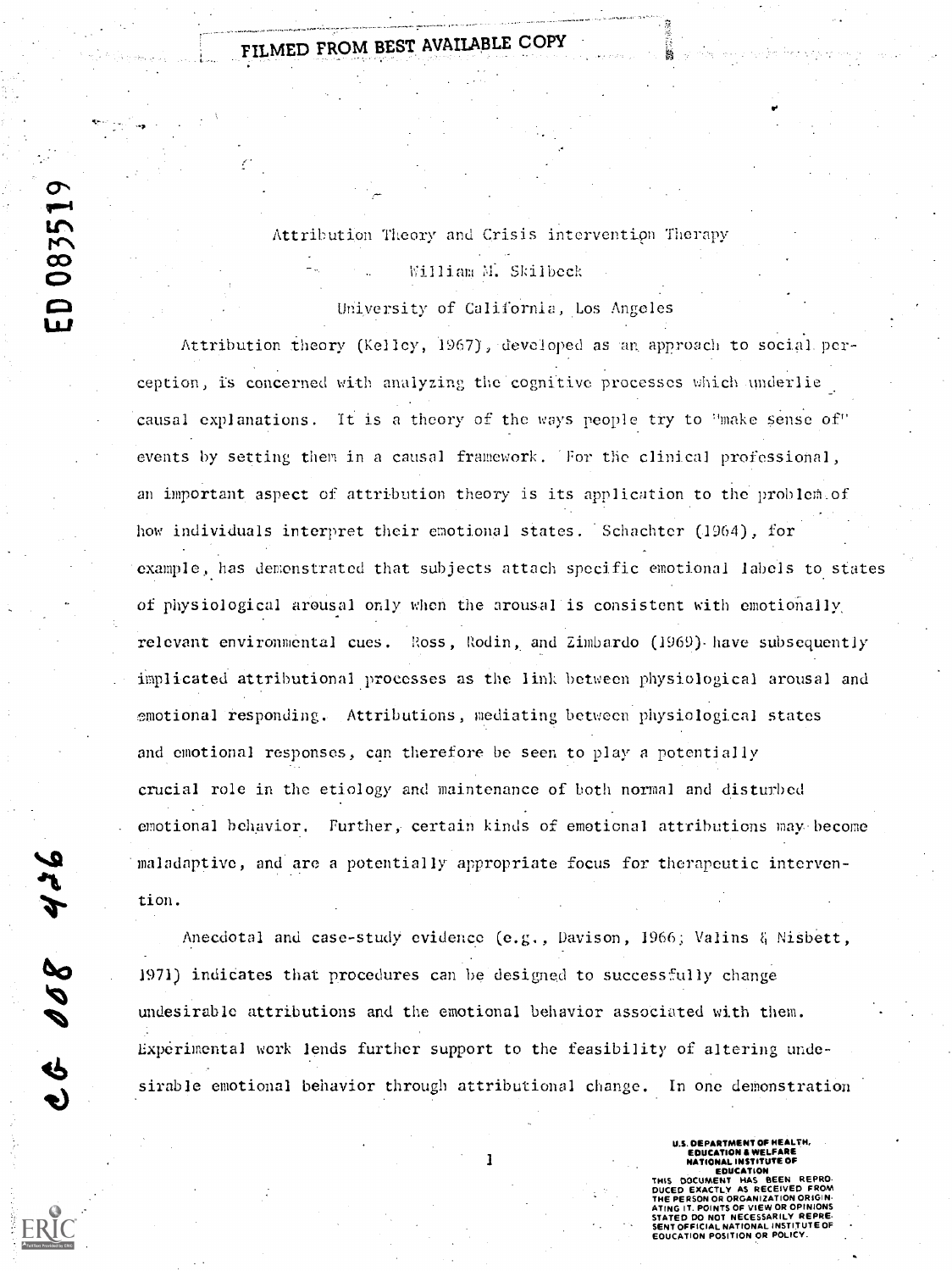of the therapeutic potential of attributional management, Ross, et al.,(1969) were able to suppress. emotional responding by inducing subjects to misattribute physiological arousal-due to fear of shock to an emotionally irrelevant loud noise. In somewhat more clinical contexts, similar attributional change techniques have been used to reduce the time reportedly needed by insomniacs'to fall asleep (Storms  $\delta_1$  Nisbett, 1969), and to reduce test-taking anxiety in text-anxious subjects (Beaman, Diener, Tefft, & Fraser, 1973). Using a different paradigm, but one consistent with an attributional interpretation, Valins and Ray (1967) were able to induce approach to snakes in inexperienced snake-fearful subjects through the. systematic control of information about their physiological arousal in the presence of snakes.

Unfortunately, however, this work has been largely restricted to novel -therapeutic procedures which bear little resemblance to traditional clinical techniques. Thus the attributional significance of existing procedures has not received much attention. The demonstrated importance of attributions across a wide range of social situations (Jones, Kanouse, Kelley, Nisbett, Valins, & Weiner, 1972) suggests the potential value of applying attributional analysis to existing forms of clinical practice.

In this presentation, the focus is to he on the attributional implications of crisis intervention (Jacobson, Wilner, Morley, Schneider, Strickler, & Sommer, 1965; liorley, 1965), a model of community-based, time-limited consulta-.tion. Crisis intervention constitutes an, attractive initial choice for analyzing the attributional implications of existing therapies since its brief, limited focus parallels the brief, limited focus of experimentally-devised attribution treatments. Its short duration and high degree of structure make it easier to generalize about this procedure than most clinical approaches. Further,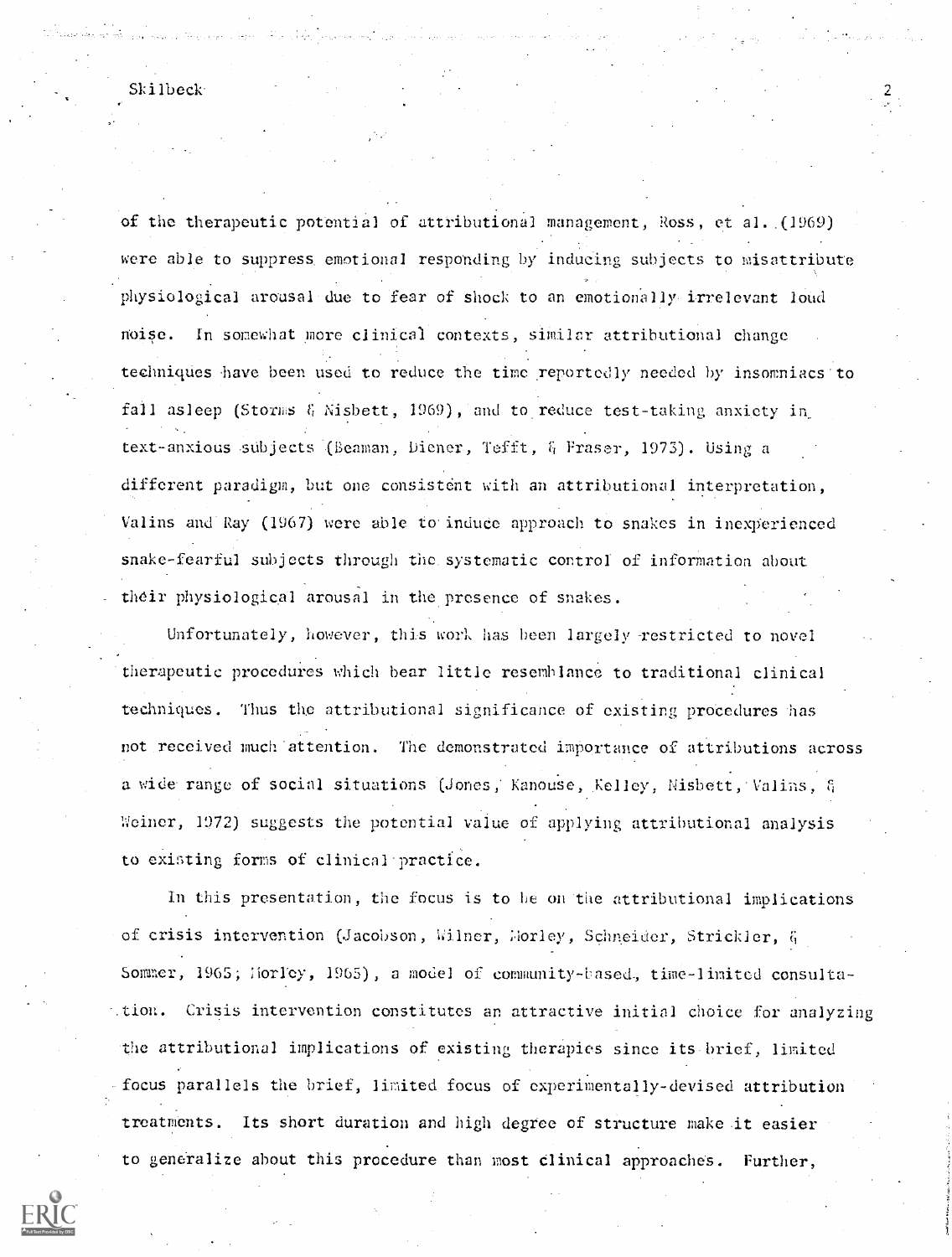its growing use and its value for lower-class utilizers (Gottschalk, Hayerson, & Gottlieb, 1967) makes it especially important to examine every aspect of its effects.

## An Attributional Analysis of Crisis intervention

An initial distinction needs to be drawn between attributions about the source of the crisis and attributions about the source of crisis resolution, as these are perceived by the consultee in crisis. An attributional dilemma-that is, an uncertainty about the cause to which an event is attributable--is faced when the crisis consultee attempts to identify the source of crisis arousal: To what should the feelings of crisis.be attributed? A second attributional dilemma is faced later when the consultee attempts to attribute the resolution of the crisis: To what should the relief from crisis disturbance be attributed? This presentation will suggest that crisis intervention provides the kind of information that helps the individual in crisis answer these two attributional questions in ways which minimize his emotional disturbance and maximize his internalization of constructive changes made in resolving the crisis.

A second distinction to be drawn is that between the process of crisis intervention and its structure. Some of the most innovative aspects of crisis work can be found in how it is structured, yet this aspect of the intervention is rarely emphasized. Perhaps the effects of crisis intervention can best be understood as an interaction between the.consultation process and structure. Structural Features

# Easy access and non-psychiatric image

While many outpatient clinics accept clients only after criteria of acceptability have been met and time on a waiting list spent, crisis intervention

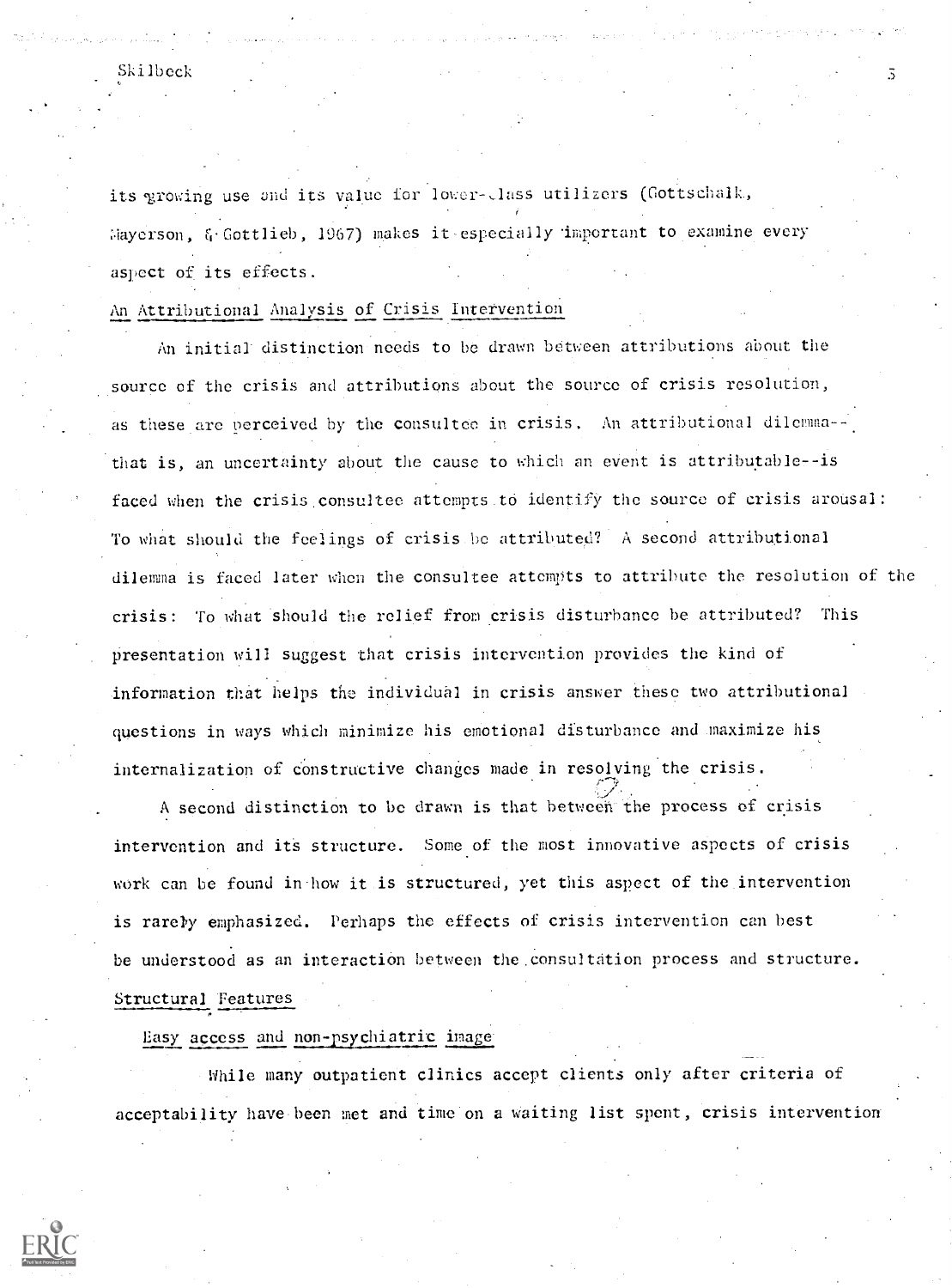Skilbeck and the state of the state of the state of the state of the state of the state of the state of the state of the state of the state of the state of the state of the state of the state of the state of the state of t

facilities typically provide maximally easy access (Gottschalk, et al., 1965; Jacobson, et al., 1965; Pittman, DeYoung, Flomenhaft, Kaplan, & Langsley, 1971). Evening hours, community location, and immediate treatment all serve to augment the accessibility of crisis intervention.

Crisis facilities also typically project a non-psychiatric image by accentuating a "problems of living" or "trouble shooting" image (Horley, 1965). Terms such as "treatment," "therapist," and "patient" are consciously excluded from formal usage, in order to appeal to those who can benefit from professional mental health assistance but are reluctant to identify their problems as YpsychiatriC (Jacobson,\_ et al., 1965) . It has been shown that crisis facilities tend to draw populations underrepresented in traditional settings (Strickler, et al., 1965), and that these populations show substantial benefit from crisis contact (Gottschalk,.et al., 1967).

Attributional implications: The major effects of this feature impinge on attributions about the source of the crisis. The unavailability of acceptable non-professional reference groups can influence an individual to enter therapy (Strong, 1970; Valins  $\S$  Nisbett, 1971). The accessibility and non-psychiatric image of crisis facilities may serve the function of bringing people to crisis centers before they have formed stable attributions about what has produced the crisis. People tend to seek help for the specific kinds of problems they infer to exist (Garner, 1965) , and many individuals are unwilling to infer that they have psychiatric problems (Norley, 1965). By structuring crisis facilities as they have been, it becomes possible for people to obtain professional help early in the course of crisis without the need to re-define their problems as psychiatric. It is relevant for this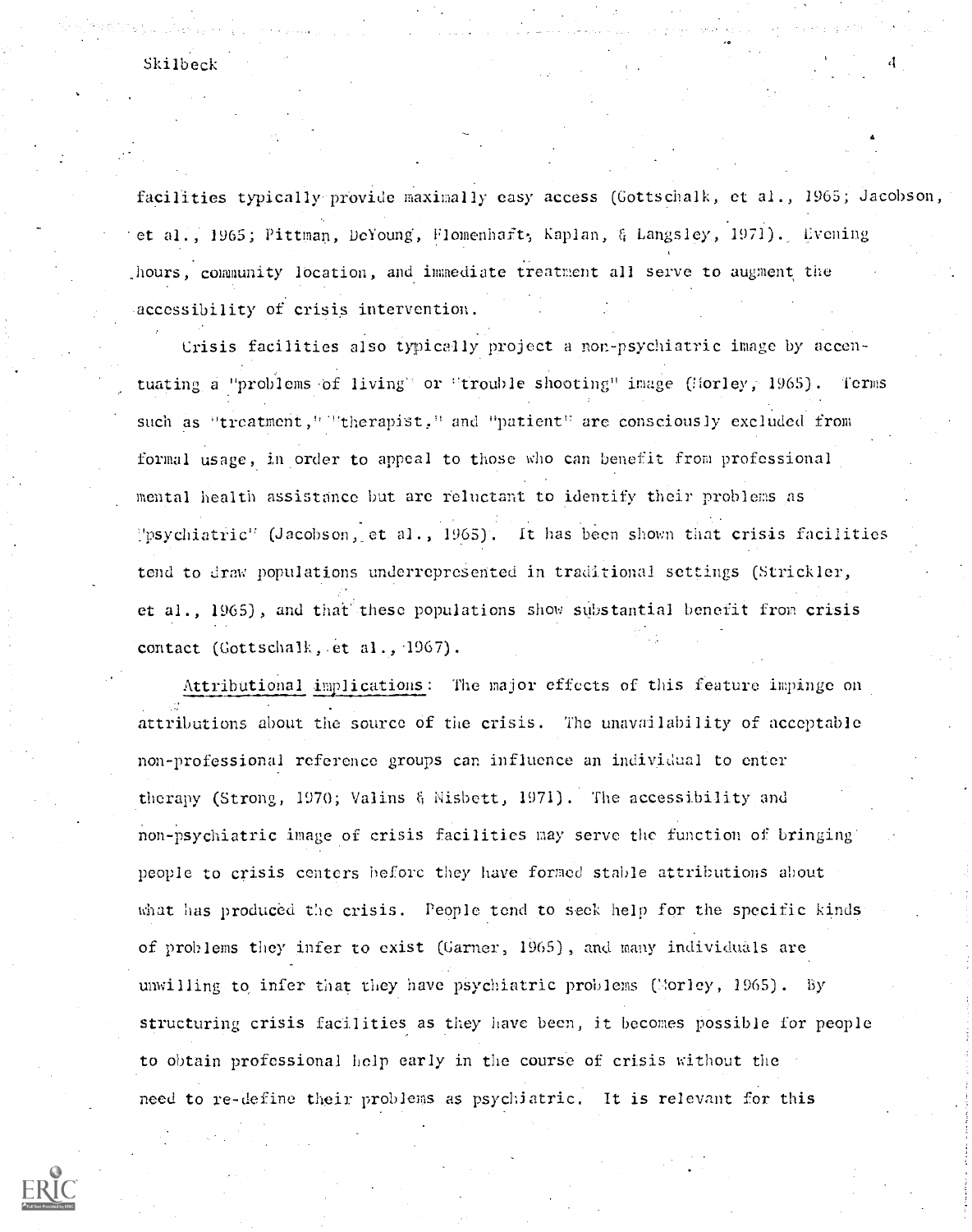point that many crisis consultants report that a significant number of consul tees enter crisis consultation without having identified the precipitant of their crisis (e....)Jacobson, 1967; Strickler & LaSor, 1970). Crisis consultation nay thus be used by the consultee as a way of attributing the crisis state as well as providing relief from its effects.

The accessibility and image of crisis facilities also serve to. undermine the formation of maladaptive attributions of internal pathology. Ready acceptance into'consultation for 'problems-of living" provides little basis for attributing the crisis state to deeply-rooted, highly unusual, or unchangeable problems.

### Time limitation.

Crisis intervention is provided for a limited time only, with most facilities setting an upper limit of about 10 contacts usually spread over a similar number of weeks (Jacobson, 1965; Saucier, 1965). These figures reflect studies of the natural course of crisis which indicate that natural resolution, for better or worse, will occur within 4-6 weeks of the onset of crisis (Caplan,  $1961$ ; Lindemann,  $1944$ ). It is reasoned that only during this period of "psychological disequilibrium" can professional. intervention maximally facilitate the adaptiveness of the crisis resolution.

Attributional implications: The major effects of this feature are also on attributions about the source of the crisis. One important source of infor mation a person has about his emotional problems is the nature and extent of treatment required to alleviate them (see Frank, 1961). Acceptance into crisis consultation provides validation for attributing the 'crisis to a problem of living, while the short course of treatment facilitates seeing the problem as quickly changeable.

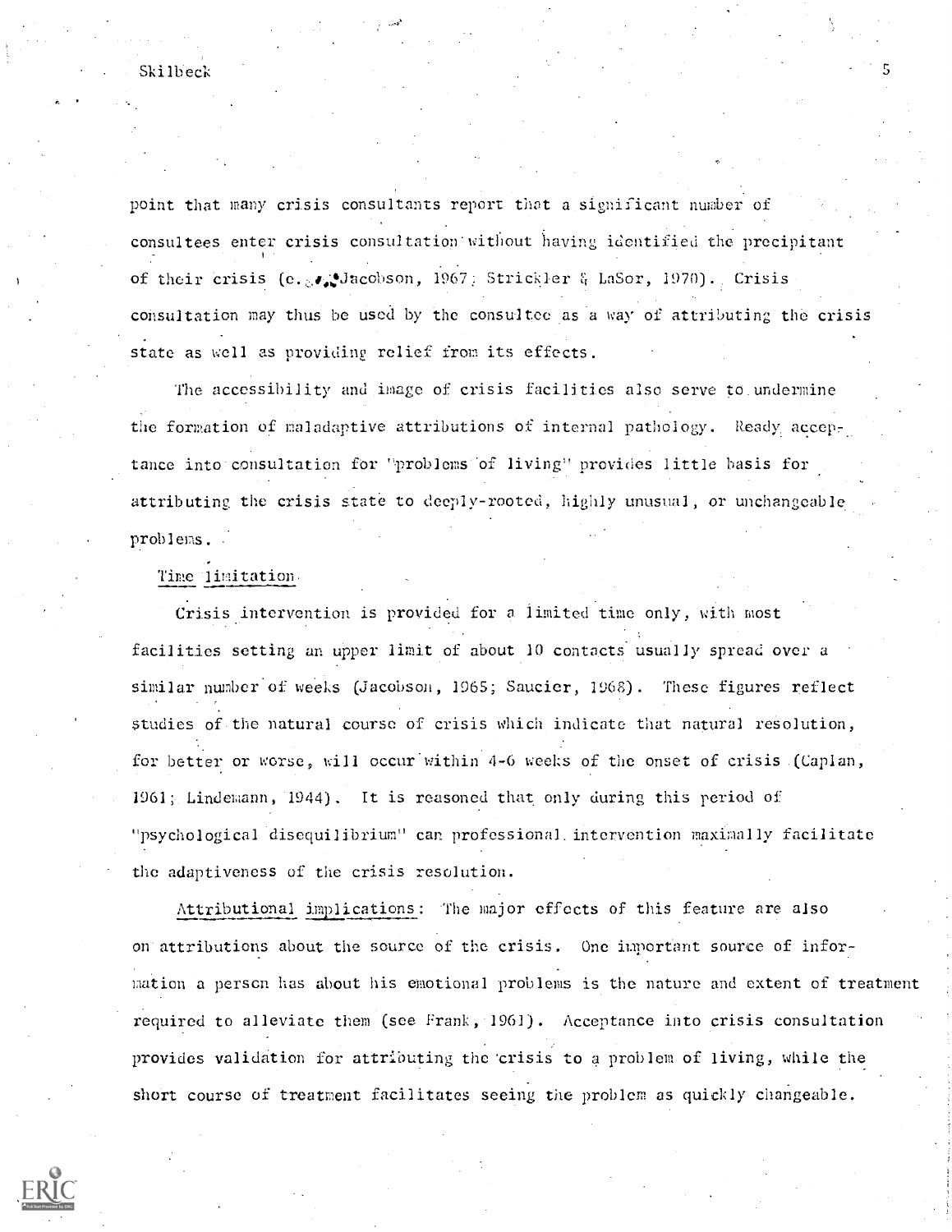$McGuire$  (1965) has noted that brief therapy often leads to the conclusion that "Very little must be troubling me! if only a few hours of therapy are prescribed" (p. 220). Smith (1970) has applied a similar line of reasoning directly to crisis intervention, arguing that the time limitation may arouse , an expectation of rapid restoration of internal control over problems, while long-term therapy may arouse an expectation of slow, effortful change.

Minimal use of medication and hospitalization

lost crisis facilities rely little on the use of medication or hospitalization  $(e.g.,$  Pittman,  $et al., 1971$ . Resolution of the crisis in these ways is seen as relatively maladaptive and is reserved for instances where other alternatives are severely limited.

Attributional implications: This feature offers implications for attributions about both the source of the crisis and the source of crisis resolution. Attributing the crisis to severe psychopathology is made less likely when such culturally "strong" forms of intervention such as psychiatric nedication and hospitalization are avoided. But further, and perhaps more importantly, it should be noted that medication and hospitalization are highly salient ways of explaining any changes that occur during the intervention--e.g., A. feel better because of my medication (hospitalization). attributing improvement to such external sources is not likely to lead to internalization. and maintenance of any new behavior patterns and attitudes which have been established during the crisis resolution (Collins, 1975; Davison & Valins, 1969). Since change in crisis disturbance occurs reliably within a few weeks of its onset, a person will be able to attribute this change to himself--his own effort, the fact that he is a capable person, etc. --as long as no more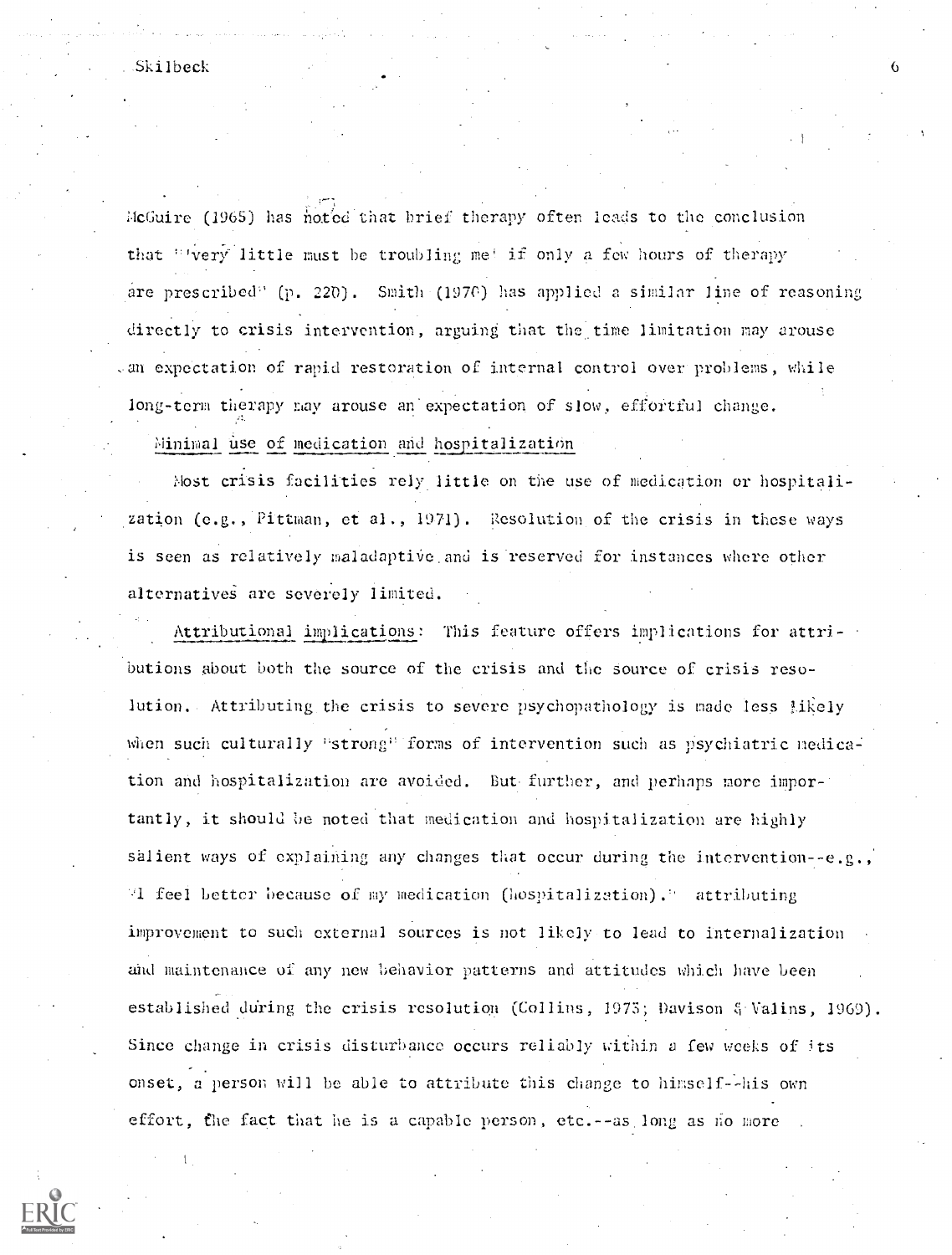Skillbeck

salient explanatory source comes along to interfere. And, since the heart of crisis intervention involves the loarning of new and better ways of dealing with stress, it is desireable that these changes are maintained and internalized.

In summary, then, the very way that crisis intervention is structured provides attributionally-relevant information about both what has caused the crisis, and what has caused a change in the crisis state as it is resolved. The crisis intervention process features.which are now to be looked at provide information which reinforces the attributions facilitated by this structure. Process Features: The Crisis Intervention Sequence

The process of crisis intervention follows a rather consistent sequence which, for present purposes, can be grouped into three steps: The clarification and definition of the crisis background, the restoration of functioning, and the consolidation of change (see Jacobson, et al., 1965; Saucier, 1968).

Clarification and definition of the crisis background

During the first stage of the intervention, the primary focus is on the events surrounding the onset of crisis. The goal is to identify the single recent stress which precipitated the crisis. Following this identification, theconsultee's individual patterns of dealing with stress are explored and their inadequacy in the present examined. When the psychological meaning of the precipitant has been found, a formulation of the crisis is made and shared with the consultee. This formulation includes a review of the crisis-stress, the reasons for the failure of usual ways of coping, the psychological meaning of the precipitant for the consultee, and the effects which the crisis has produced.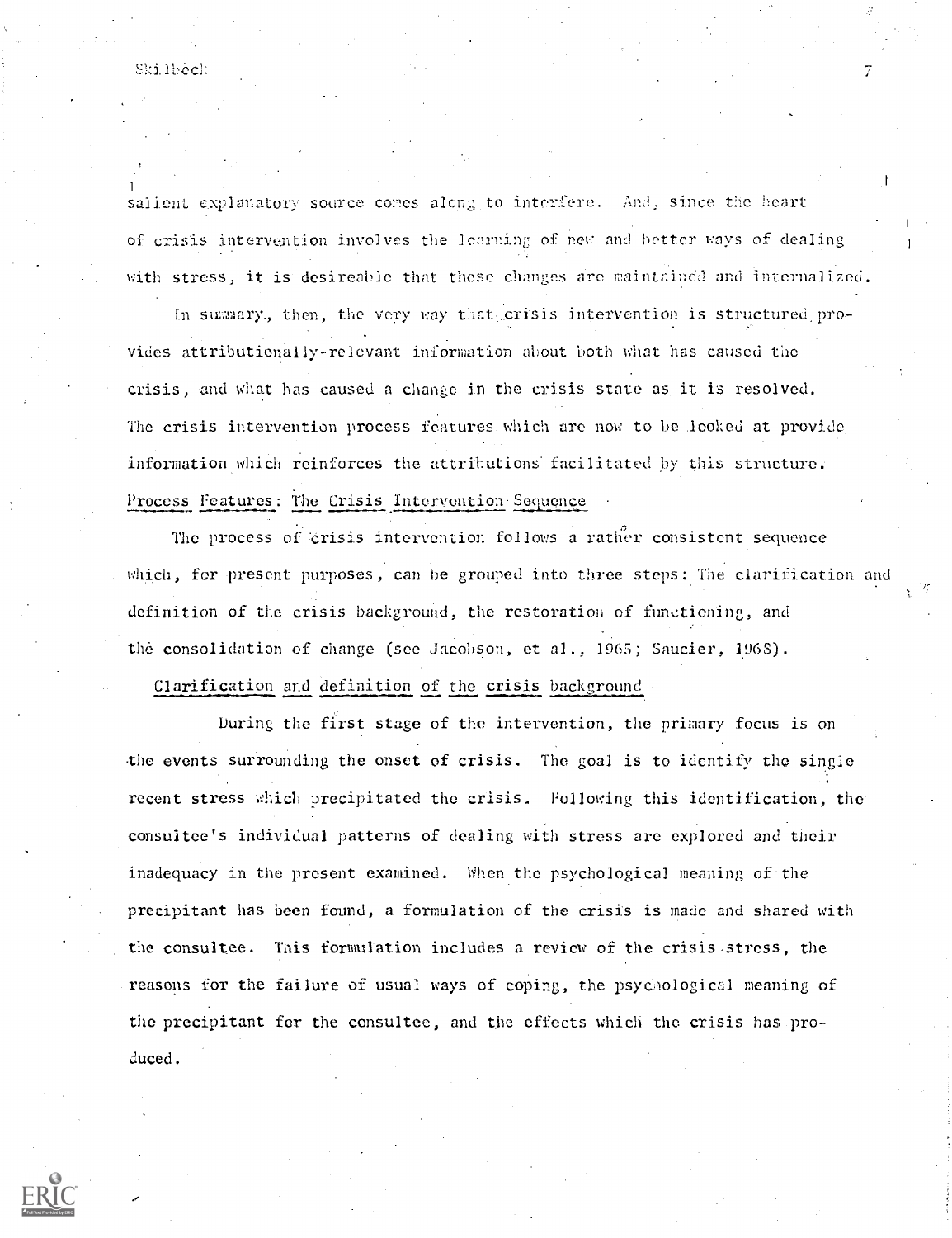Attributional implications: The major impact of this stage is on attributions about the source of the crisis. This\_initial stage of the intervention provides the consultant with an understanding of the attributional state of the consultee. It also provides the consultant with an attributionally ideal definition of the precipitating stress, one which externalizes the source of the crisisand makes it a single, recent event. The formulation of the crisis can be interpreted as a way of ensuring that the consultee attributes his state to this precipitant. Since the consultant is a powerful social comparison figure (Strong & Matross, 1975), it is unlikely that this attributionally crucial identification will be ignored. The stage as a whole provides an excellent modeling process for thinking of the crisis in specific, recent, cause-effect terms.

Restoration of functioning

The second phase of the intervention focuses on developing and implementing new strategies for handling the crisis stress. The role of the.consultant in this process is to facilitate the development and critical evaluation or all possible alternatives, but not to make decisions for the consultee. Once. a course of action has been decided on, the consultant works to see that it is implemented as quickly as possible.

Attributional implications: This stage has an impact on attributions about both the source of the crisis and the source of the crisis resolution. It undermines any attempt to attribute the crisis to unalterable personal inadequacies, since the development of alternatives provides evidence that change is possible and the implementation of an alternative demonstrates that this change can be produced by the consultee himself. Attributions about the locus of change in the crisis state'are going to be strongly influenced by the consultant's limited participation in decisions about which alternative to adopt. The

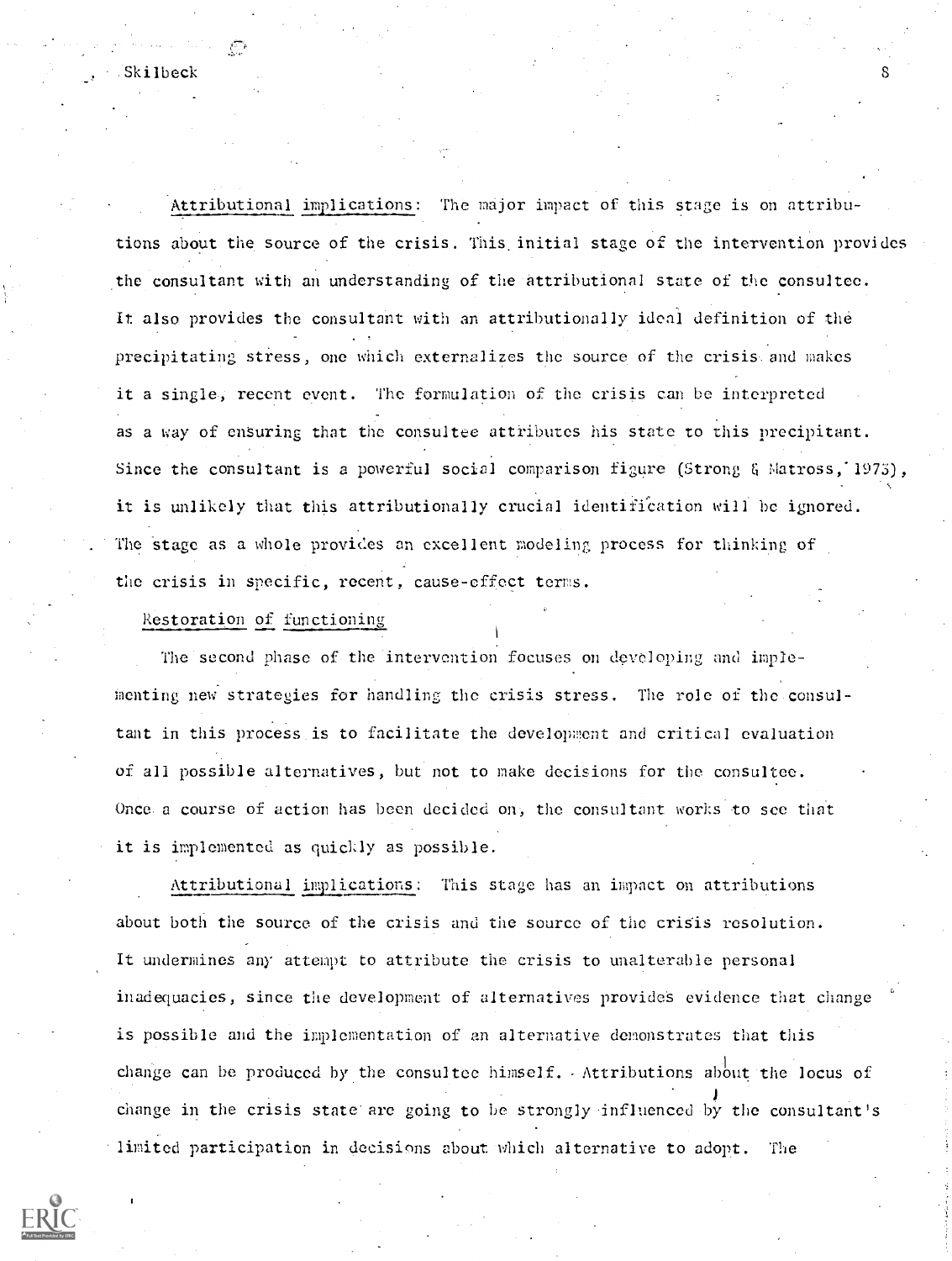## Skilbech

focus on the consultee's ability to make his own decisions increases the. salience of the consultee as the source-of-change. By limiting his participation, the consultant facilitates a self-attribution by the consultee to explain change.

Consolidation of change -<del>--------</del>--

. buring the final stage of the intervention, the value of changes which have been made is pointed out by the consultant and the need to maintain these changes is stressed. The entire process of the intervention is then reviewed, reinstating the role of the crisis precipitant in producing the crisis and the role of the consultee is producing constructive changes. Finally, the consultant helps the consultee make plans which anticipate the best possible handling of potentially crisis-producing events which may occur in the future.

Attributional implications: This stage carries implications for both "source" and "resolution" attributions. The review of the crisis keeps salient the external, specific, recent causal stress which precipitated the crisis. The review of the role of the consultee in making changes increases his salience as the source of the resolution of the crisis. The use of anticipatory planning at the end of the intervention can be seen as a kind of "attributional innocu- .1Ption," in which attributions about future problems are directed in relatively useful ways well ahead of time.

In sumary, then, many aspects of crisis intervention structure and process can be seen to interact in facilitating external attributions-about the cause of the crisis and internal ones about the cause of the crisis resolution. This pattern of attributions shoul)d minimize the disruptive effects of the crisis and maximize maintenance and generalization of new behaviors and attitudes which were used in the crisis resolution.

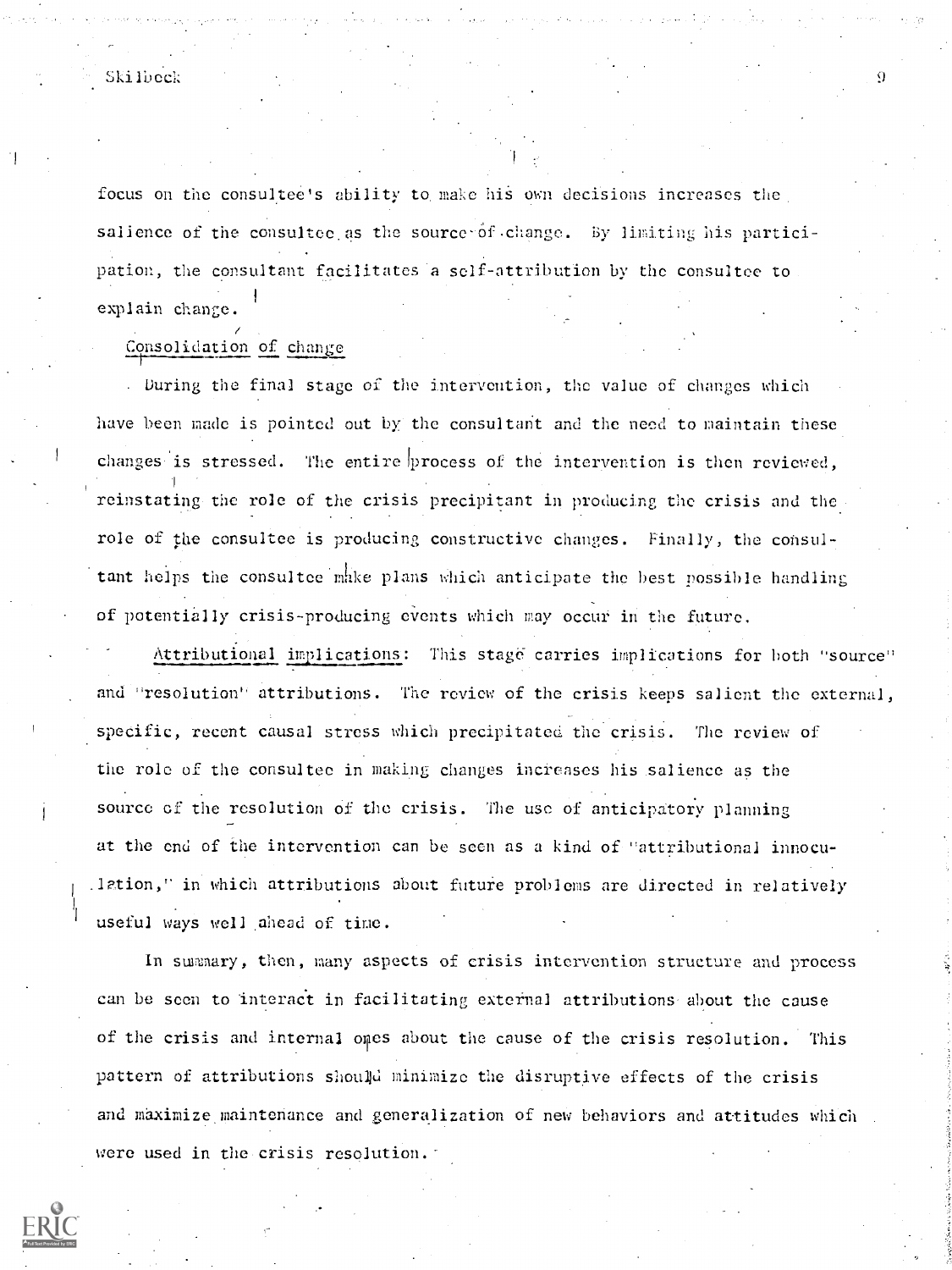# Discussion

10

Attributional analysis offers a-valuable new way of conceptualizing the effects of crisis intervention on the cognitive processes of the consultee. Many aspects of crisis intervention structure and process make good attributional sense, minimizing the disruption of crisis while maximizing the ability of the consultee to deal more effectively with future stress. A number of points of convergence can be seen between the realities of crisis therapy and the goals of attribution therapy. This certainly supports the need for further work to clarify the causal role of cognitive changes in the effectiveness of crisis intervention and to extend attributional analysis to more. procedurally complex forms of clinical intervention.

As well as offering an alternative conceptualization of the process and structural effects of crisis intervention, attributional analysis raises a number of interesting points, only two of which will be considered here. First, it highlights the need for the crisis consultant to take an active role in helping the consultee understand his experience in cause-effect terms. An over-eagerness to attribute many difficult but normal life experiences to psychopathology is a common clinical fact of life; this attributional error seems to arise from a societal fascination with the fact of psychopathology which leaves people more than ready to find it lurking in many innocent corners (see Valins & Misbett, 1971) In the light of such a potentially harmful predisposition, the crisis consultant has the task of helping the consultee recognize the contribution of precipitating external stress in producing his state. He also has the task of helping the consultee to recognize and use his own resources in dealing effectively with the crisis.

Second, it strongly suggests the importance of how those in crisis cognitively

Skilbeck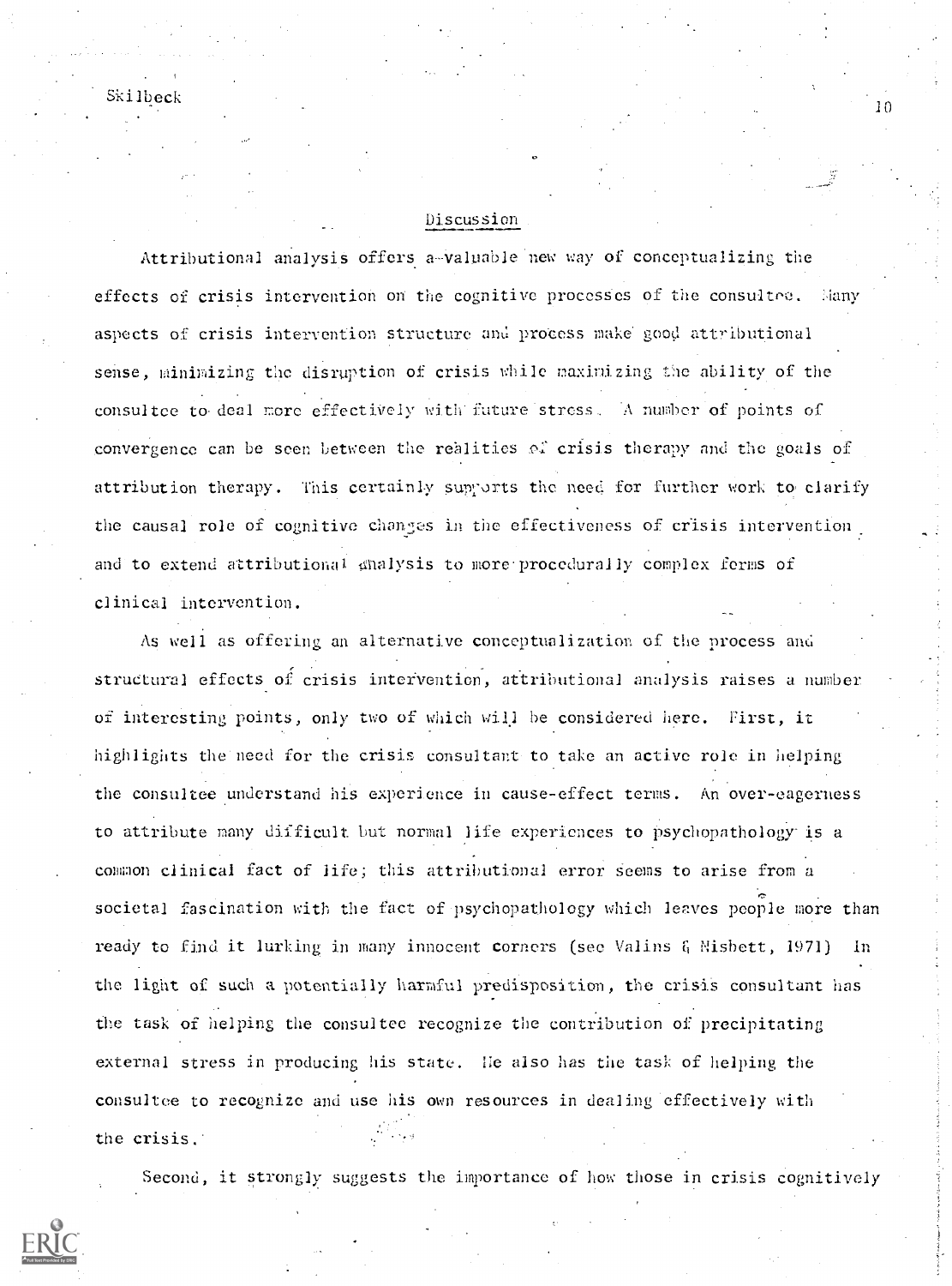structure their experience. Although crisis theorists have acknowledged cognitive reorganization as one way of resolving crisis (e. ., Paul, 1966), they have not given it the high priority and universality implied by this analysis. This issue would seem to justify further consideration on the part of crisis therapists. If cognitive change is an important facet of crisis intervention, and the work of Smith/ (1970) among others would suggest that it is, then a greater emphasis on the need for crisis workers to be sensitive to the attributional implications of their work can be profitably built into existing crisis intervention training programs;

11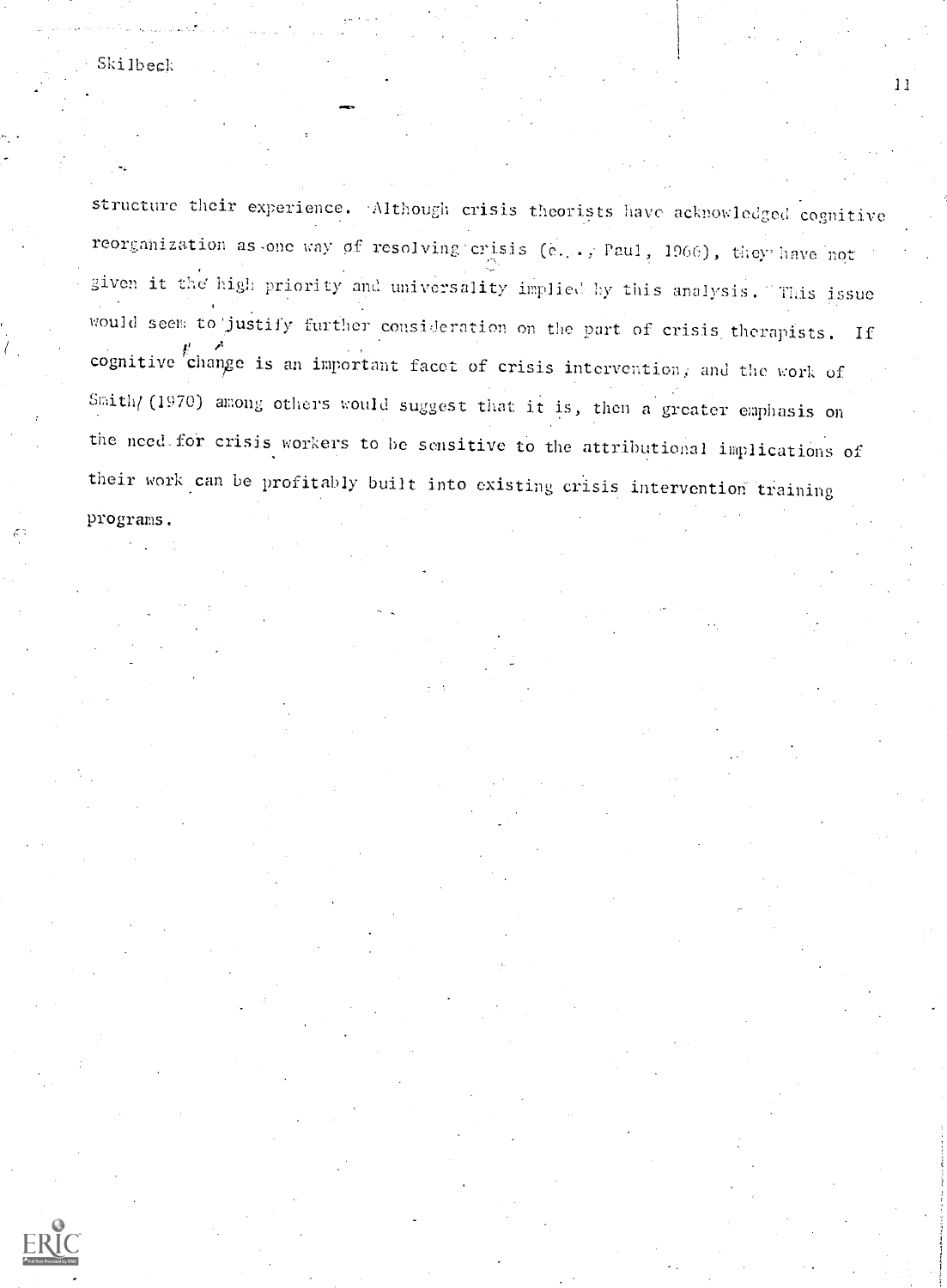$\mathsf{Skilbeck}$  12

#### References

Beaman, A. L., Diener, E., Tefft, D., & Fraser, S. C. Misattribution treatment Of test anxiety. Unpublished manuscript, University of Washington, 1973. Caplan, G. An Approach to Community Mental Health. Gruune & Stratten: New York, 1961.

- Collins, B. E., Attribution theory and group therapy. Paper presented to the American Psychological Association convention, 1973.
- Davison, G. C. Differential relaxation and cognitive restructuring in therapy with a "paranoid schizophrenic" or "paranoid state." Proceedings of the American 4 - Jan Jaw Psychological Association, 1966, 177-178.
- Davison, G. C., & Valins, S. Maintenance of self-attributed and drug-attributed behavior change. Journal of Personality and Social Psychology, 1969, 11: 25-33. Frank, J. D. The role of cognitions in illness and healing. In H. H. Strupp & L. luborsky (Eds.), Research in Psychotherapy. American Psychological Association, Washington, D.C,, 1961.
- Garner, H. H. Brief psychotherapy. International Journal of Neuropsychiatry, 1965, 1: 616-622.
- Gottschalk, L. A., Mayerson, P., & Gottlieb, A. A. Prediction and evaluation of outcome in an emergency brief psychotherapy clinic. Journal of Nervous and Mental Disease, 1967, 144:77-96.
- Jacobson, G. F. Crisis theory and treatment strategy: Some sociocultural and psychodynamic considerations. Journal of Nervous and Mental Disease, 1965, 141: 209 -218.
- Jacobson, G. F. Some psychoanalytic considerations regarding crisis therapy. The Psychoanalytic Review, 1967, 54: 1176-1182.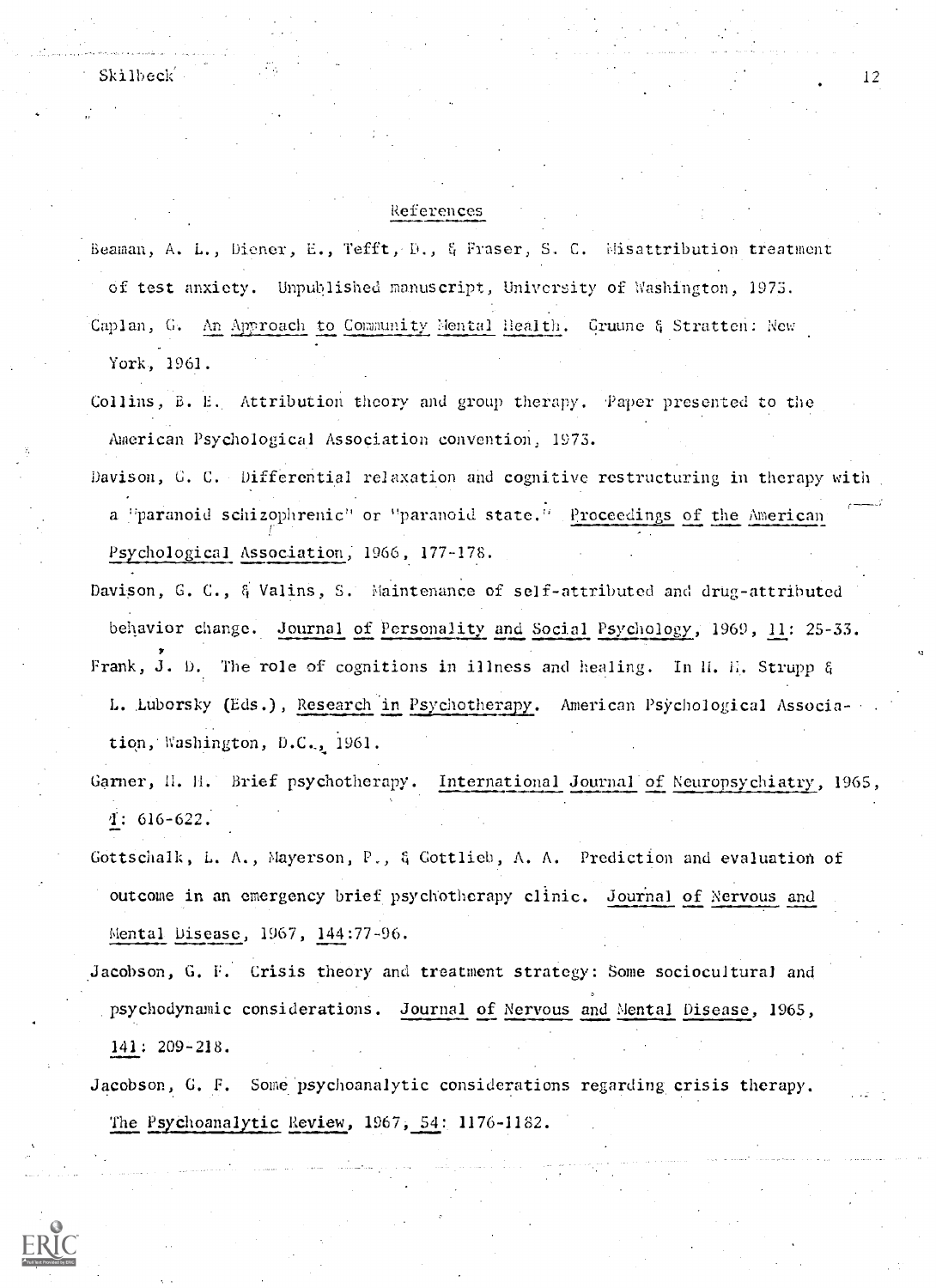Jones, E. E., Kanouse, D. E., Kelley, H. H., Nisbett, R. E., Valins, S., & Weiner, B. Attribution: Perceiving the Causes of Behavior. General Learning Press, 1972.

Kelley, H. H. Attribution theory in social psychology. In D. Levine (Ed.), Nebraska Symposium on Motivation, 1967. University of Nebraska Press, 1967. Lindemann, E. Symptomatology and management of acute grief. American Journal of Psychiatry, 1944, 101: 141-148.

- McGuire, M. T. The process of short-term insight psychotherapy. II: Content, Expectations, and Structure. Journal of Nervous and Mental Disease, 1965, 141: 219-230.
- Norley, W. E. Treatment of the patient in crisis. Western Medicine,  $1965<sub>k</sub>$ 3: 1-10.

Paul, L. Treatment techniques. in a Walk-in clinic. Hospital and- Community Psychiatry, 1966, 17:49-51.

Pittman, F. S., DeYoung, C., Flomenhaft, K., Kaplan, D. M., & Langsley, D. Crisis family therapy. In H. H. Barten (Ed.), Brief Therapies. Behavioral Publications, Inc.: New York, 1971.

Ross, L., Rodin, J., & ZimUardo, P. G. Toward an attribution therapy: The reducduction of fear through induced cognitive-emotional misattribution. Journal of Personality and Social Psychology, 1969, 12: 279-288.

Saucier, jean-Francois. Psychotherapie breve en periode de crise: Notes preIiminaires. Canadian Psychiatric Association Journal, 1968, 13: 243-248.

Schachter, S. The interaction of cognitive and physiological determinants of emotional state. In L. Berkowitz (ed.), Advances in Experimental Social Psychology. Academic Press: New York, 1964.

Smith,-R. E. Changes in locus of control as a function of life crisis resolution. Journal of Abnormal Psychology, 1970, 75: 328-332.